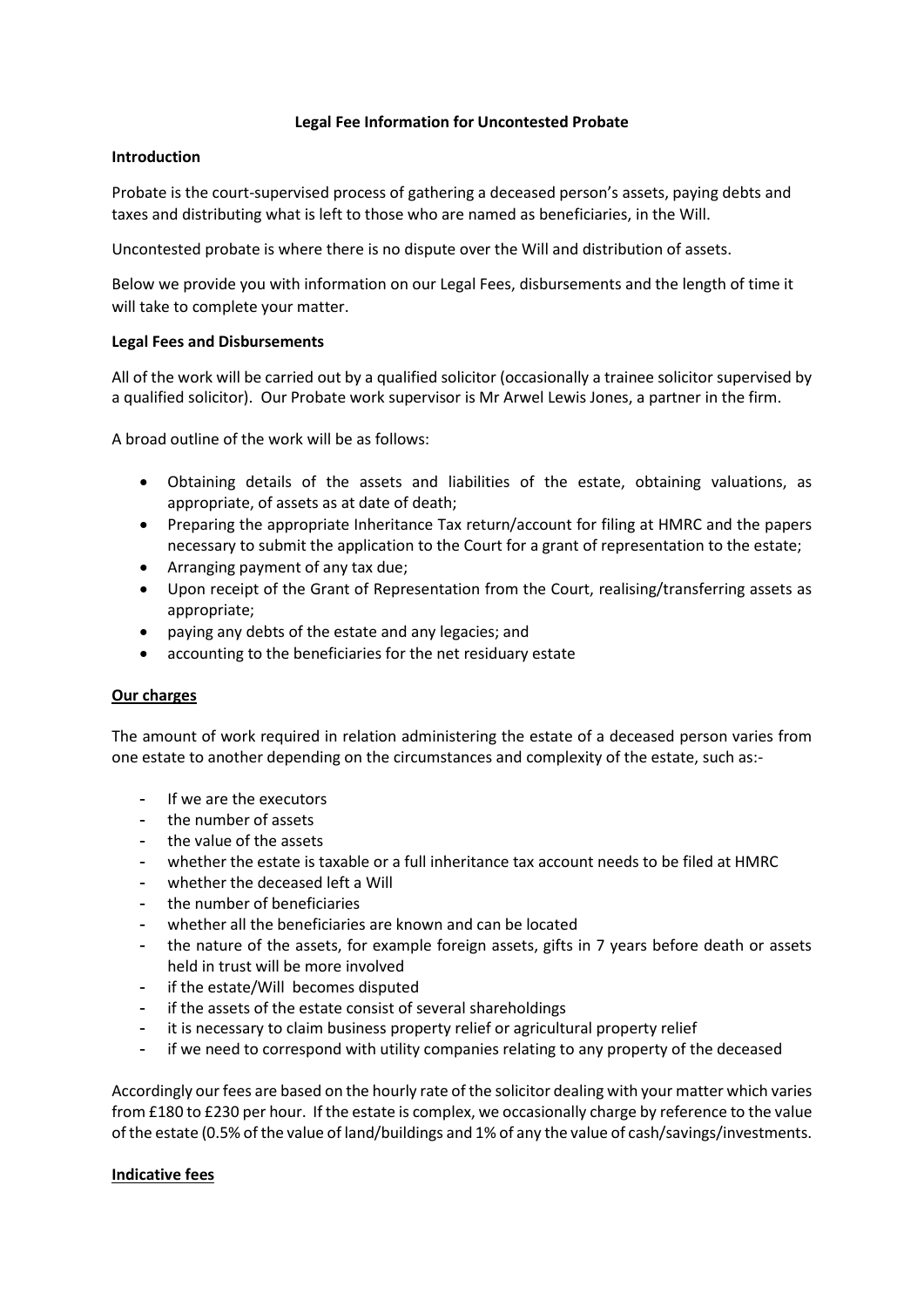We would expect our fees for the administration of a non-taxable estate (meaning an estate valued at less than £325,000 or £650,000 if the deceased was the surviving spouse/civil partner) with no disputes and up to 10 assets to be between £750 to £3,000 plus VAT. (£900.00 - £3,600.00 Inc. VAT)

Estates which are taxable to inheritance tax, or which feature one or more of the factors listed above will incur a higher fee usually from £2,500 to £7,500 plus VAT. (£3,000 - £9,000 Inc. VAT)

We will provide you with an estimate for your approval before starting any work.

We are happy to accept instructions where the executors wish to deal with some aspects of the estate administration themselves, such as contacting asset holders or dealing with utility companies which will reduce the amount of our fees. We would be pleased to discuss your requirements in this regard.

- We will charge the sum of £25.00 plus VAT (£30.00 inc. VAT) for electronic money transfers.
- If at any stage our fees change, we will notify you and discuss the reason for any changes. This would typically occur if you changed your instructions, or your case involves an unforeseen complexity.

## **Disbursements and Other Costs**

Disbursements are costs related to your matter that are payable to third parties. We handle the payment of the disbursements on your behalf, to ensure a smoother process.

You will be provided with a full list of disbursements in our formal quotation. If you need to incur any further disbursements during your case, you will be notified in advance of the reason and the amount.

#### **Typical disbursements will include: -**

- Probate application fee (Probate Court Fee: £273 plus £1.50p for every official copy).
- Property Valuation fee varies (estimated) £300- £400.00 + VAT (£360.00 £480.00 Inc. VAT)
- Bankruptcy only Land Charges Department searches: £2.00 for each beneficiary
- Statutory Notices £200.00 £300.00 + VAT (£240.00 £480.00 Inc. VAT)

#### **Likely timescales**

It is difficult to be precise about the time scale for this type of work due to the number of variables involved. HMRC takes about a month to process an Inheritance Tax account. The Probate Court currently takes 2 months to process an application for a grant. Taking this into account and that it might be necessary to sell a property before the estate can be finalised it will usually take from 6 months to 24 months to complete the administration of an estate.

#### **Stages of the Process**